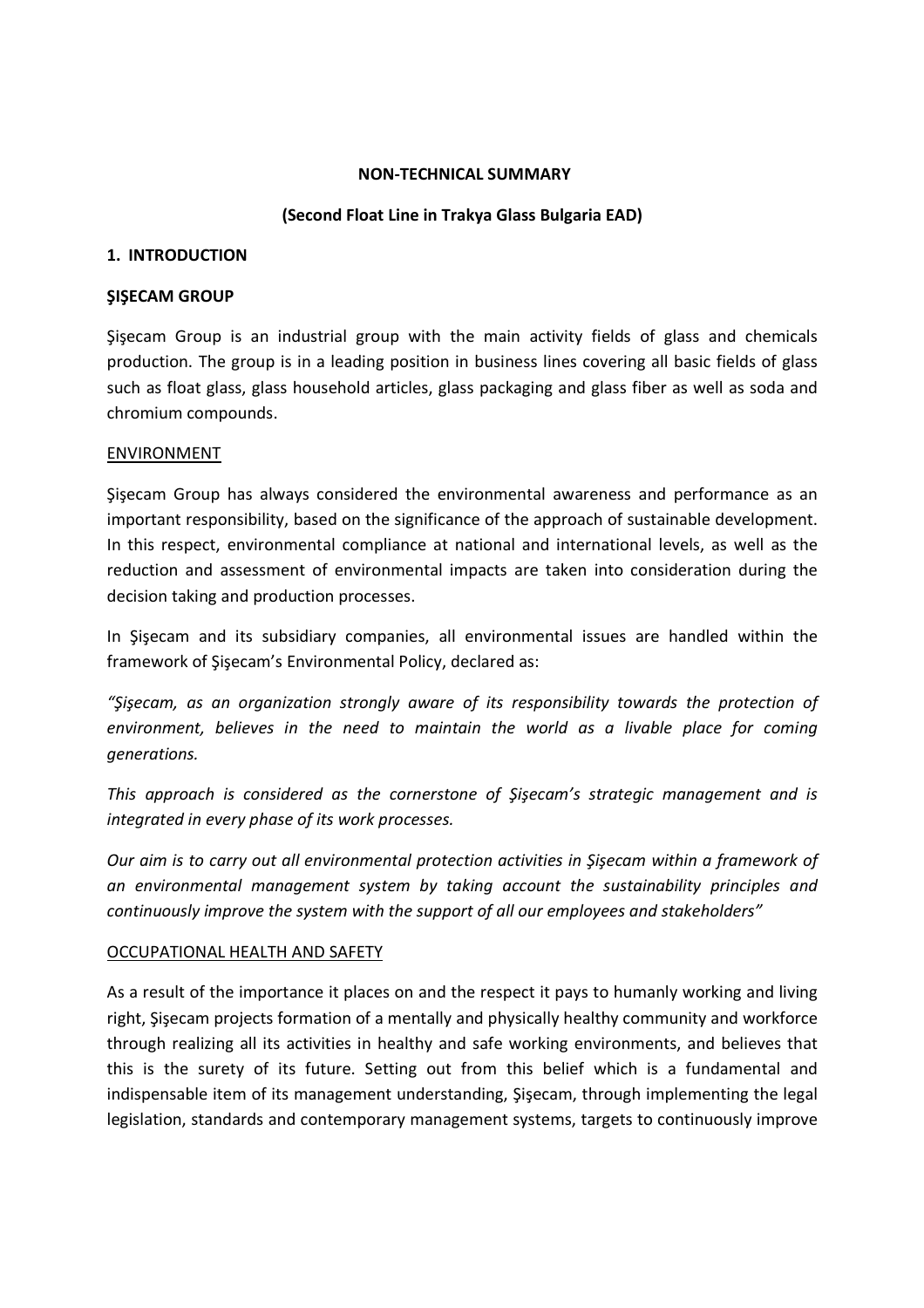the working environment and conditions in line with the technological changes and developments, to inform its employees and all parties it is in relation with, and so to contribute to establishment of a real 'health and safety culture' in all segments of the community.

"ŞİŞECAM places great emphasis and considers the right of life and labor in humane conditions. It envisages the establishment of stable in spirit and body society and labor force as for that purpose requires all activities to be executed under safe and healthy work conditions and believes that this way the safe future will be reached.

Believing that this idea represents an integral and basic part of the management thinking ŞİŞECAM constantly improves the conditions of labor environment by applying statutory provision, technologic reaches, standards and modern management systems. Submitted information to its employees and to everybody it has relations with it aims to contribute to the formation of health and safety culture in every one layer of society."

#### **Flat Glass Group**

Carrying out the activities of Sisecam Group in the field of flat glass, Trakya Cam is the leading company of the flat glass market in Turkey and the pioneer in the region.

Trakya Cam that employs the latest technologies in production, operates in the fields of;

- basic glass (flat glass, patterned glass, mirror, laminated glass, coated glass, glass for architectural applications),
- automotive glass and glass for other vehicles,
- energy glass,
- glass for home appliances

and provides input for various sectors including construction, automotive, energy, home appliances, furniture and agriculture.

Trakya Cam is the first company to deploy the "float technology" among the East European, Balkan, Middle Eastern and North African countries with its first float line that became operational in 1981. Trakya Cam has pioneered the development of the flat glass industry in Turkey and in the region with its investments of float glass, automotive glass, processed glasses and through its wide range of product portfolio.

In accordance with its vision of leadership in the region and its strategy of multi-focus production, Trakya Cam inaugurated the first float line of the Balkan Region in 2006 under the identity of Trakya Glass Bulgaria EAD, which is the subsidiary of Trakya Cam and the plants of mirror and tempered glass successively. Trakya Cam opened its automotive glass plant in 2010,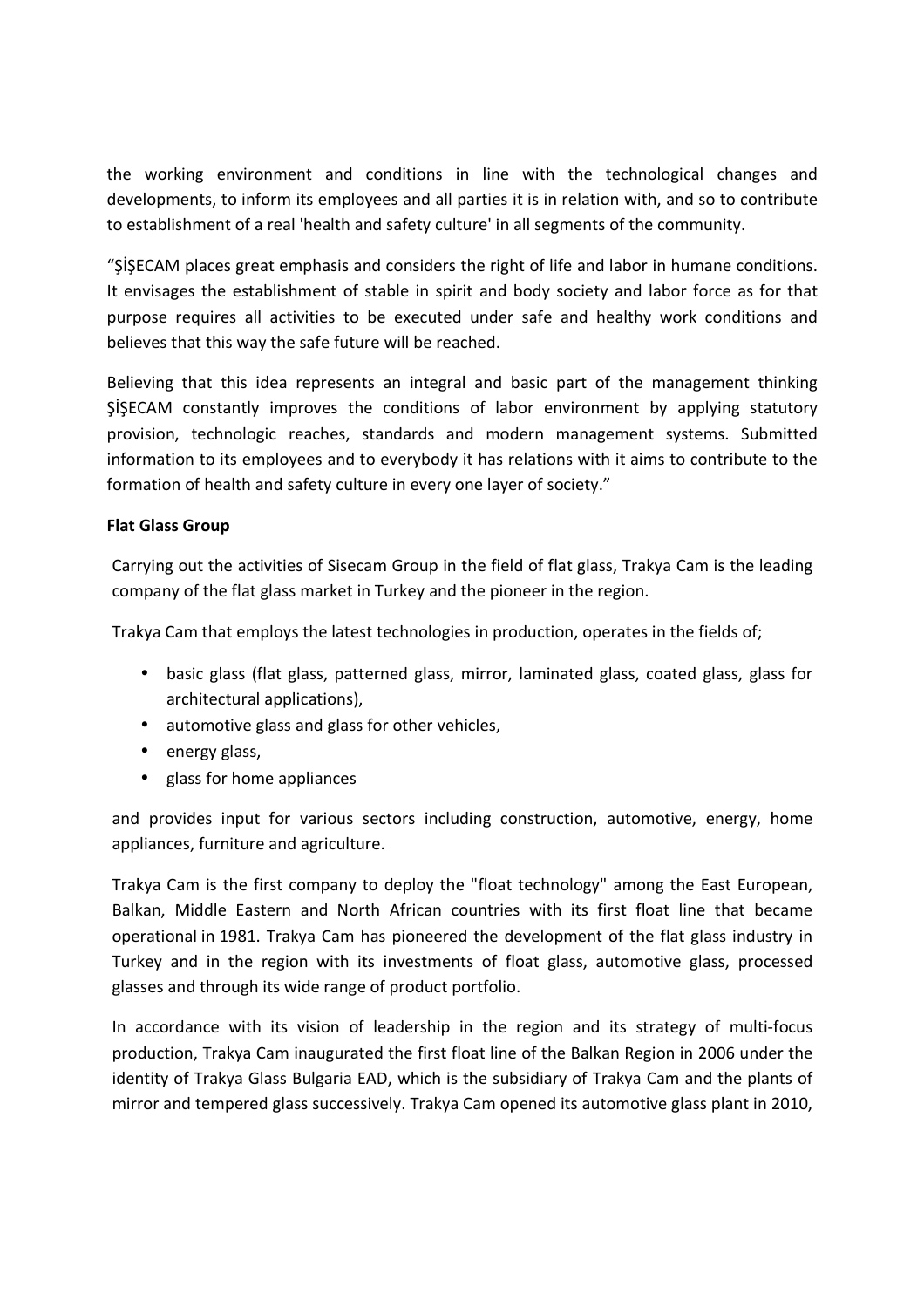where it plans to make production for the Balkan and European markets.

#### **2. THE NEW PROJECT**

#### **2.1. OVERVIEW**

Trakya Cam will operate a new float line in Trakya Glass Bulgaria EAD Plant. The investment project will be fully integrated with technical infrastructure of existing Float Glass Line.

Second Float Glass Line investment will be with capacity of 740 t/d and 225 000 t/y. For providing of whole production cycle of the installation will be used hydrogen installation, nitrogen installation, compressing station, installation for water softening related to cooling installation, diesel generator (foreseen for emergency cases) and steam boiler – in stand-by.

#### 2.2. **SITE LOCATION**

The project of second float glass line will be located in "Trakya Glass Bulgaria" EAD which is positioned in Industrial Area of town of Targovishte, in eastern Bulgaria. The town of Targovishte is located about 350 km east of Sofia, about 130 km west of the major Black Sea port of Varna, about 150 km south of Bulgarian- Romanian border and about 250 km from the Bulgarian – Turkish border (See Figure 1)

#### 2.3. **PRODUCTION CAPACITY AND PRODUCT**

The modern "float" production technology will be implemented for second Float Glass Furnace, which guarantees perfectly smooth surface of the glass and 100% transparency of the products. The daily capacity of the second float glass plant will be 740 tons of flat glass, and annually the factory will produced 225,000 tons flat glass from 1.6 to 12 mm in thickness and various colors.

# 2.4. **PRODUCTION TECHNOLOGY/TECHNOLOGIES**

Flat glass is a high technology product which meets the different requirements of various industries, mainly the construction and automotive sectors. The product range comprises of clear and colored flat glass in various thicknesses. In addition to construction and automotive; furniture, home appliances and agriculture are the other industries supplied. Flat glass is also used in the energy sector, particularly in solar collectors and in power generating solar cells.

With the growing awareness of energy conservation and environmental protection, flat glass is gaining much more importance for its contribution to energy efficiency in buildings.

The Flat Glass products will be produced by the modern "float" production technology which in fully compliance with Reference Document on Best Available Techniques in the Glass Manufacturing Industry.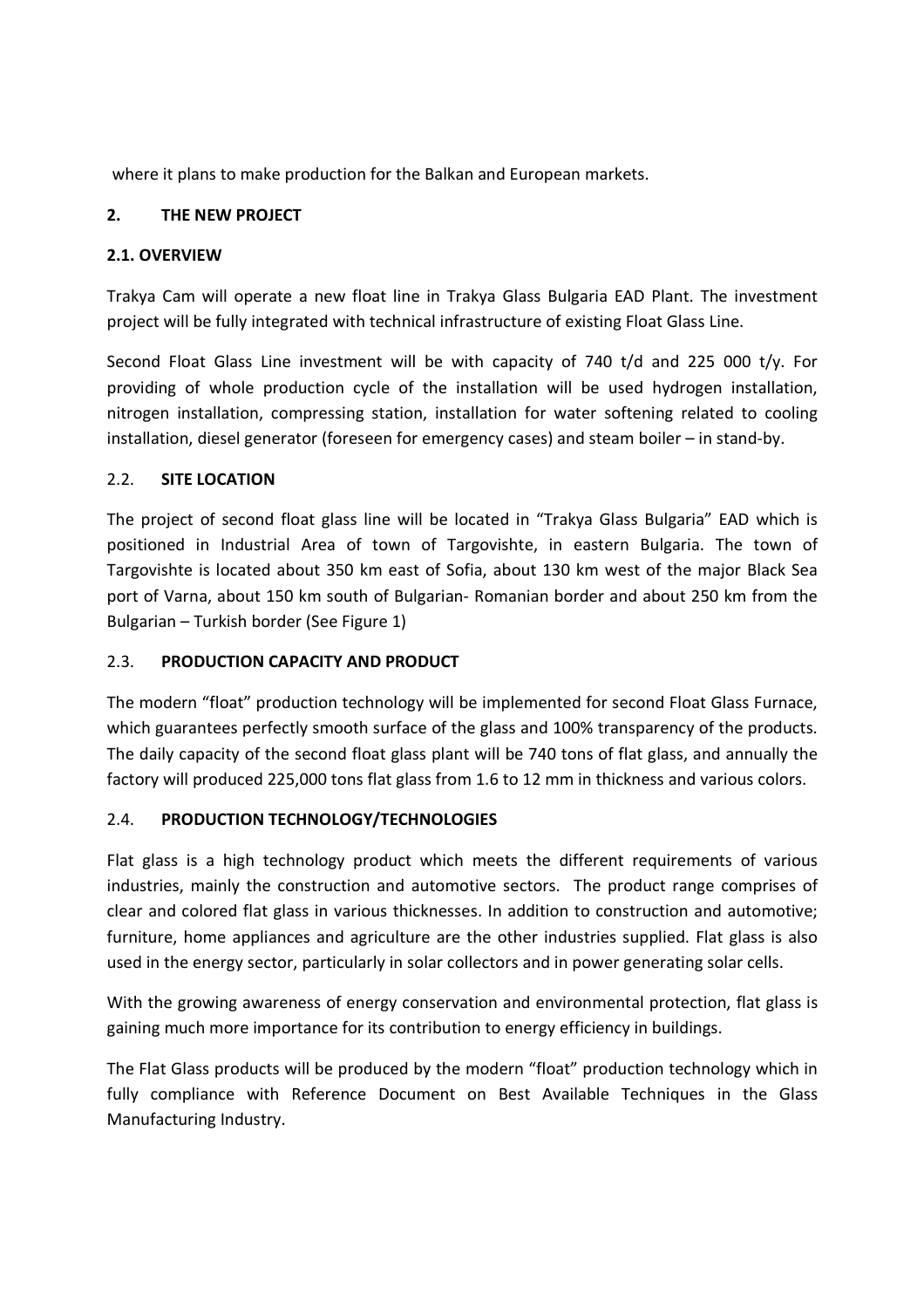

Fig.1 Site location of Trakya Glass Bulgaria EAD

# **2.5. KEY BENEFITS OF THE PROEJCT**

There has been a need to put a second float furnace into operation in Bulgaria in order to sustain the current strong position in the European Market due to its close proximity to the market by taking into account the production location opportunities within the regional procurement strategy of our group.

Also the second float line target will be the raw glass supplying for the Automotive Glass Plant Bulgaria, Coated Glass Plant Bulgaria, and Laminated Glass Plant Bulgaria. There is existing automotive glass plant in Sisecam Bulgaria area and with the second float glass line the capacity of automotive glass plant will be increased and all raw glass needs will be supply from second float line.

In the existing situation coated glass line and laminated glass line requirements of European market is supplied by Turkey plants. But to be not closed enough to the market and in the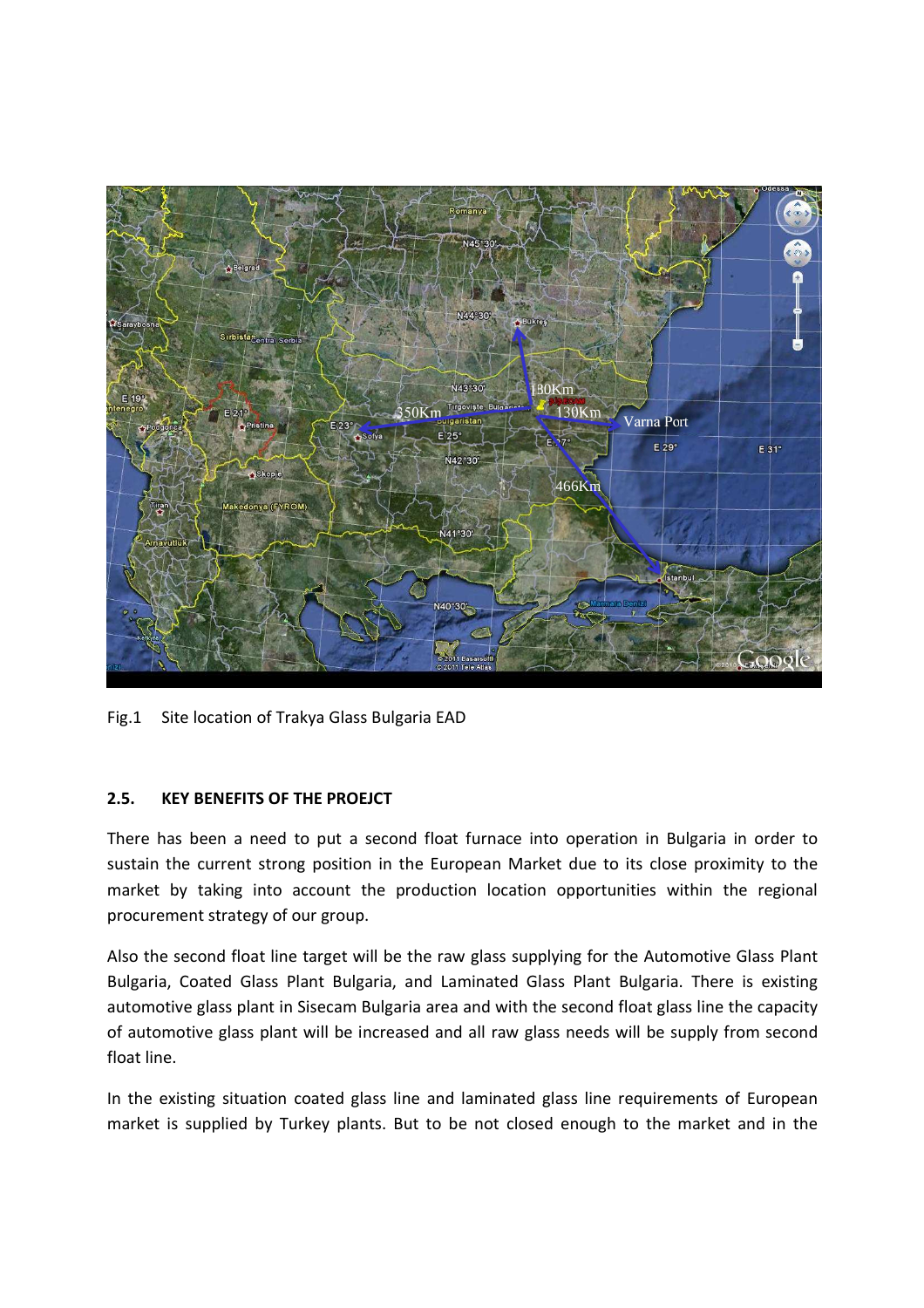context of competition by considering the freight and transportation issues is giving negative effects in the market.

Because of this with the second float line Sisecam will have coated glass and laminated glass lines investments and the European market needs for coated glass and laminated glass will be supplied directly from Bulgarian plants. Raw glass needed for coated glass and laminated glass lines production will be supplied from Second Float Glass line. Hereby this will be created a big synergy.

The first item for the profitability in the Promotion sector so as to become an active player by way of "Bulk" production is the low cost. With the current cost structure at the Bulgarian plant and this investment planned, the production lines which will be brought into service will empower our Group in the competition for the Promotion sector.

The bringing into service and reaching a certain performance process is one of the key elements in the investments' reaching to success. The current production and management skill will make a positive contribution to the production costs by an efficient use of second float line investment.

# **3. ENVIRONMENTAL OBJECTIVES OF THE PROJECT**

# **3.1. EMS and OHSAS Integration and systems in place**

Existing float glass line has fully implemented Integrated Management System which includes Environmental Management System, Health and Safety Management System and Quality Management System.

After realization of the project for second Float Glass Line this management systems will be applied for new plant too.

# **3.2. Resources ( N/G, electricity, water, raw materials)**

For the second Float Glass Furnace, main resources are natural gas, electricity, water, raw materials – sand, lime stone, soda ash, sodium sulphate and feldspar.

Natural gas will be supplied from Bulgargas which is unique supplier in Bulgaria. Industrial water and domestic water will be supplied from national water company named "ViK" OOD city Targovishte. The other process gases will be supplied from different companies like Linde, AirLiquide, LukOil. Electricity will be supplied from free market by yearly contract. Currently CEZ Company was chosen for 2012.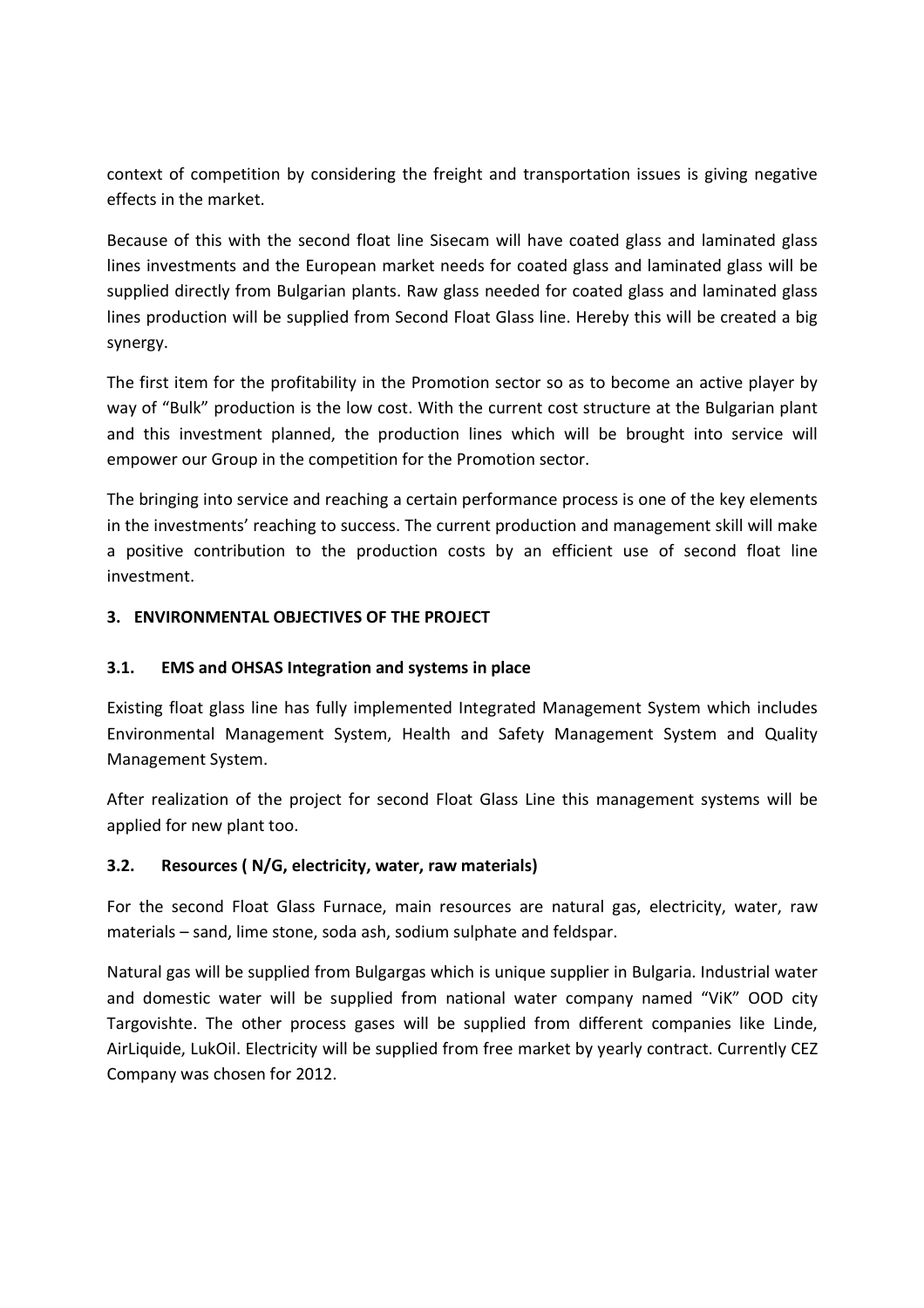Sand, will be supplied from Kaolin-Ruse Mining Facility, which is 100 km. far away from the plant. Limestone will be supplied from Kaolin-Varna, which is 100 km. far away from the plant. Soda ash is planned to be supplied from Sodi-Devniya, which is a subsidiary of Sisecam Chemicals Group in Bulgaria. Sodium Sulphate will be supplied from Camis Madencilik-Istanbul. Feldspar will be supplied from Kaolin-Ustrem, which is 320 km far away from the plant.



# **3.3. Emissions: Air, water, nonhazardous and hazardous wastes**

Planed environmental measures:

- As a primary measure; Low-NOx burners will be used to reduce NOx emission that is generated mainly due to the natural gas firing process used in the glass melting furnaces of both production lines.
- As a secondary measure; In order to reduce NOx and dust emissions from second Float Glass Furnace, waste gases will be connected to the new waste gas treatment system composed of ESP and SCR.

Expected amount of air emissions of NOx, SOx and dust from second float furnace only are given below:

| Parameter       | tons/year $*$ | mg/Mm <sup>3</sup> |
|-----------------|---------------|--------------------|
| NO <sub>x</sub> | 321           | : 500              |
| $JU_{\chi}$     | 513           | : 800              |
| Dust            | 12 ጸ          | -20                |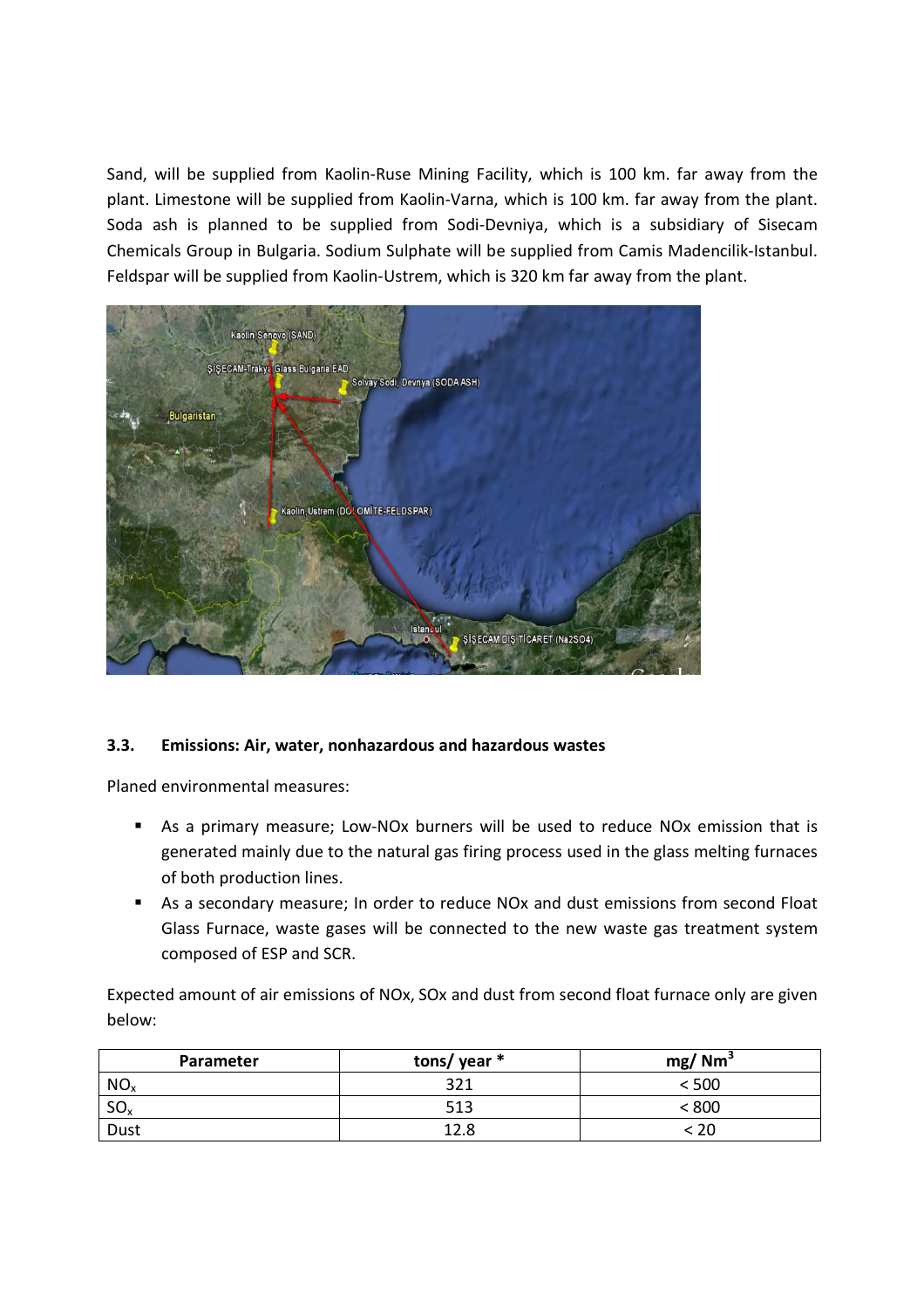\*All the values are calculated on the base of maximum emission levels and maximum debit of waste gases.

Sanitary wastewater that will be generated from the various activities in the Plant will be discharged in the sewage without treatment since the sewage is connected to city Waste Water Treatment Plant (WWTP).

Process wastewater that will be generated from various production activities in the Plant aRE blow-down from the boilers, blow-down from the cooling water system and wastewater from the regeneration of softener resins. These waters will be discharged to the water body without treatment since discharges satisfy the limits.

Nonhazardous wastes that will be generated from second Float Glass Line will be mostly paper, plastic, metal, wooden packages and glass cullet. Wastes of paper, plastic, metal, wooden packages will be stored separately and will be given to authorized recycling companies. The cullet will be recycled in the Float Glass furnace.

Hazardous wastes that will be generated from second Float Glass Furnace will be mostly waste oil, waste accumulators, empty packages of hazardous materials and waste fluorescent lamps.

Waste generated from second Float Glass Furnace will be managed according to the requirements of IPPC permit and Waste Management Program approved by relevant authorities. Wastes will be collected separately and will be storage in a waste storage area. Waste disposal will be realized only with authorized companies.

In order proper waste collection and separation additional waste storage area will be constructed.

# **3.4. Noise at boundary**

There will be no noise impact at the boundary. However, noise at the boundary and at a point that the nearest house can be effected will be monitored according to the legislation requirements by authorized laboratories and data of monitoring will be reported to relevant authorities.

# **3.5. Energy efficiency & carbon management (including carbon emissions and any reduction measures)**

Rules of ETS according to Kyoto Protocol are applicable for "Trakya Glass Bulgaria" EAD. Emissions of CO2 from the plant are calculated according to the Monitoring plant approved by Bulgarian Environmental Executive Agency and are verified and reported annually to the relevant authorities.